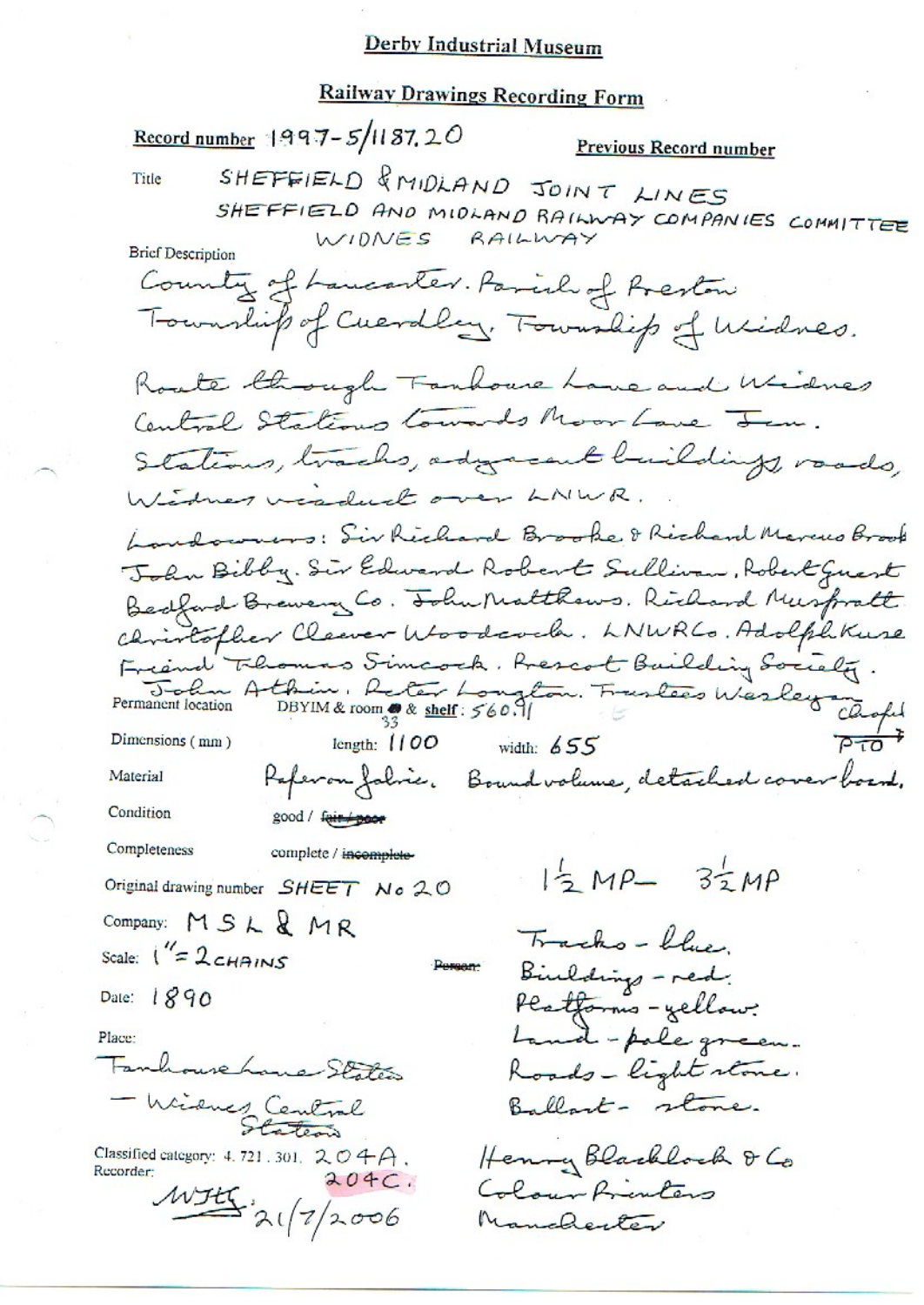#### **Railway Drawings Recording Form**

Record number  $1497 - 5/1187$ , 2 Previous Record number SHEFFIELD & MIDLAND JOINT LINES Title SHEFFIELD AND MIDLAND RAILWAY COMPANIES COMMITTEE WIDNES RAILWAY **Brief Description** County of Lanconter. Parish of Prescot. Township of Ditton, Route from Moor Lane Teamstern to Hough green Station (CLC) passing through shot tunnel. Siding to Blundello Stone Quarry. Tracks, baildings, could reven. Landowners: John Hatchinson, Thomas Robinson. Widnes & ailton Land Co. Thousand woodruff. Thomas Patten. Marques de Rothwell.<br>Colonel Nécholas Blundell. William Longton Honorable Mary Stepheton Bretherton. Permanent location DBYIM & room  $\partial x$  shelf:  $560.1$ length:  $1100$ Dimensions  $(mn)$ width:  $655$ Paperon folice. Bound volume, detached cover board. Material Condition good / fair / poor Completeness complete / incomplete- $34. MP - 5 MP$ Original drawing number  $SHEET$  No 2 Company:  $MSLR$  MR Trachs - blue, Scale:  $1''=2$  chains Bilding - red. Pomon: Platforms - yellow:<br>Land - pale green. Date:  $1890$ Place: Roads-lightestame. Widnes -Ballant- stone. Hough green Station Henry Blacklock & Co Classified category: 4, 721, 301,  $204C$ ,  $60$ . Recorder: Colour Printers MFEC. Manchenter  $21/7/2006$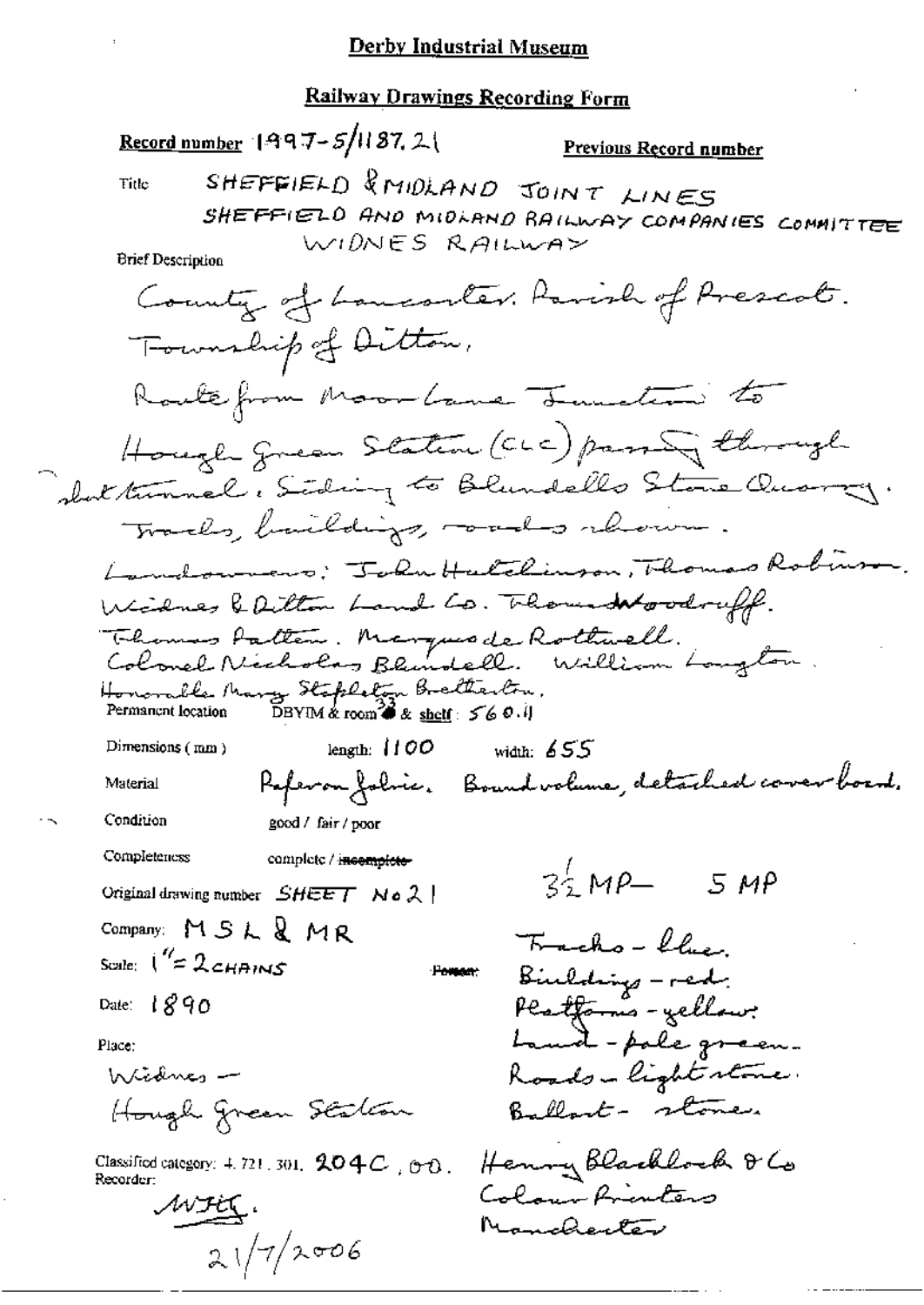# **Railway Drawings Recording Form**

Record number 1997-5/11 87, 22

Previous Record number

Title

SHEFFIELD & MIDLAND JOINT LINES SHEFFIELD AND MIDLAND RAILWAY COMPANIES COMMITTEE WIDNES RAILWAY

**Brief Description** 

County of Loncoster, Parish of Rescot,<br>Trounlif of Dilton, Parish of Clilderal. Branch line from Moor Love For towards Ditton from Works with runerous sedings, Roalteparres over LNWR, Aitton Brook, Trads, huildings, roads ilsur. Landowners: John Halchinson. Windows & Dilton Land Company.

 $\frac{33}{2}$ DBYIM & room **#** & shelf: 560. Permanent location length:  $1100$ Dimensions (mm) width:  $655$ Referan Johie. Boundvolume, detached cover boend. Material Condition good / Fare poor Completeness complete / incomplete- $\frac{1}{4}MP - \frac{1}{2}MP$ Original drawing number  $SHEET$  No 22 Company:  $MSLR$  MR Trachs - Clue Scale:  $1''=2$ CHAINS Biulding - red.<br>Platforms - gellow:<br>Land - pale green. Person: Date:  $890$ Place: Moorhand Irm -Roads-light stone. Ballant - stone. towards Ditton from Ward Henny Blacklock & Co Classified category: 4, 721, 301,  $204 \subset$ Recorder: Colour Printers  $\frac{w_{H_1}}{2(7/a_{006})}$ Manchenter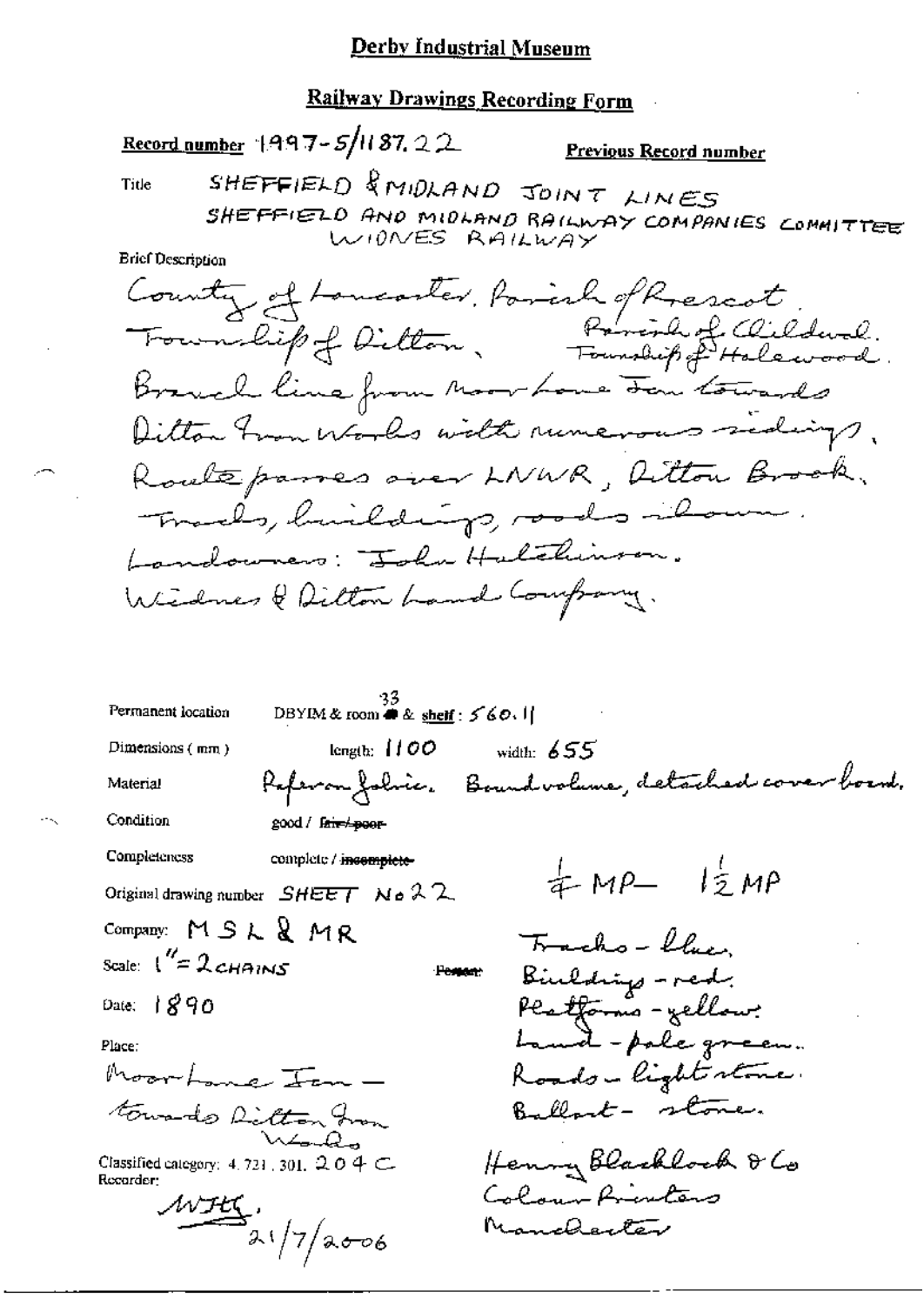**Railway Drawings Recording Form** Record number  $1997 - 5/1187$ , 23 <u>Previous Record number</u> SHEFFIELD & MIDLAND JOINT LINES Title SHEFFIELD AND MIDLAND RAILWAY COMPANIES COMMITTEE WIDNES RAILWAY **Brief Description** Country of Lancaster. Parish of Prescot. Township of Windnes, Foundiep of Ditton. Branch line from Moore Lane Termster, single track, to industrial companys. Roods, buildings, watercourses abour, Landowners; Lancasline Albali & Sulphur Company Ltd. Folm Hutchinson. Thomas Robinson. Windows & Ditton Land Co. Liver Albali Colla Widnes Local Board Garbolder Yard. James Cross. DBYIM & room  $\overset{33}{\bullet}$  & shelf : 5'60.1) Permanent location Dimensions (mm) length:  $100$ width  $655$ Referanfolisie. Boundvolume, detailed cover board. Material Condition good / farr<del>iquary 2</del> Completeness complete / incomplete- $OMP \frac{3}{4}MP$ Original drawing number  $SHEET$  No 23 Company: MSL&MR Trachs - Clue, Scale:  $V' = 2c$ HAINS **Person** Biuldings - red. Dale:  $1890$ <del>Platforms</del>-yellow? Land-pole green. Place: Roads-light stone. Moorhane Jea -Ballart- stone. Landowners Branches, Henny Blackbock & Co Classified category:  $4.721 - 301$ ,  $2.04C$ Recorder:  $WH$ .<br>14/7/2006 Colour Printers Nanderter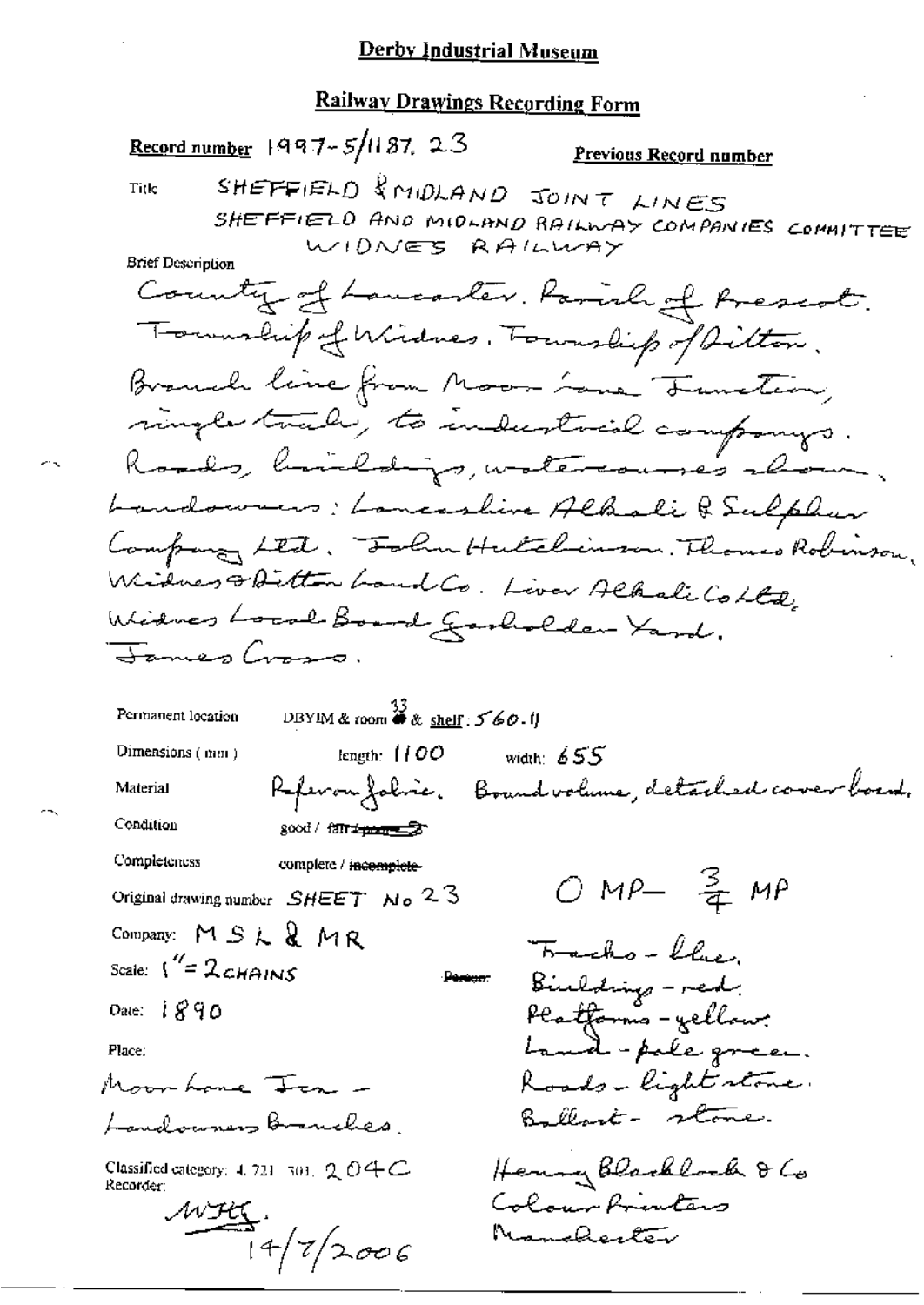#### **Railway Drawings Recording Form**

Previous Record number MRP132/1208 Record number 1997-5/ 2020 - 17 d<sup>-2</sup> 12 d<sup>-3</sup> WIDNES EXTENSION RAILWAY Title PLAN OF PASSENGER STATION RSIDINGS

**Brief Description** 

Plan of station area enternding to Moor Lame Turnsteam with new correspons and third line, wherebert park. Note No2 siderings? in parcial.

DBYIM & room  $49$  & shelf:  $\overline{\text{kg}}$  (O9 Permanent location length:  $1460$  width:  $485$ Dimensions (mm) Fractingfoliate Material Condition good / fair+poor Completeness complete / i<del>ncomplete</del> Original drawing number Company:  $M R$ Scale:  $1'' =$ Person: Date: Place: h/idney

Classified category: 4, 721, 301, 204C-Recorder:  $LUTE = 12/10/2001$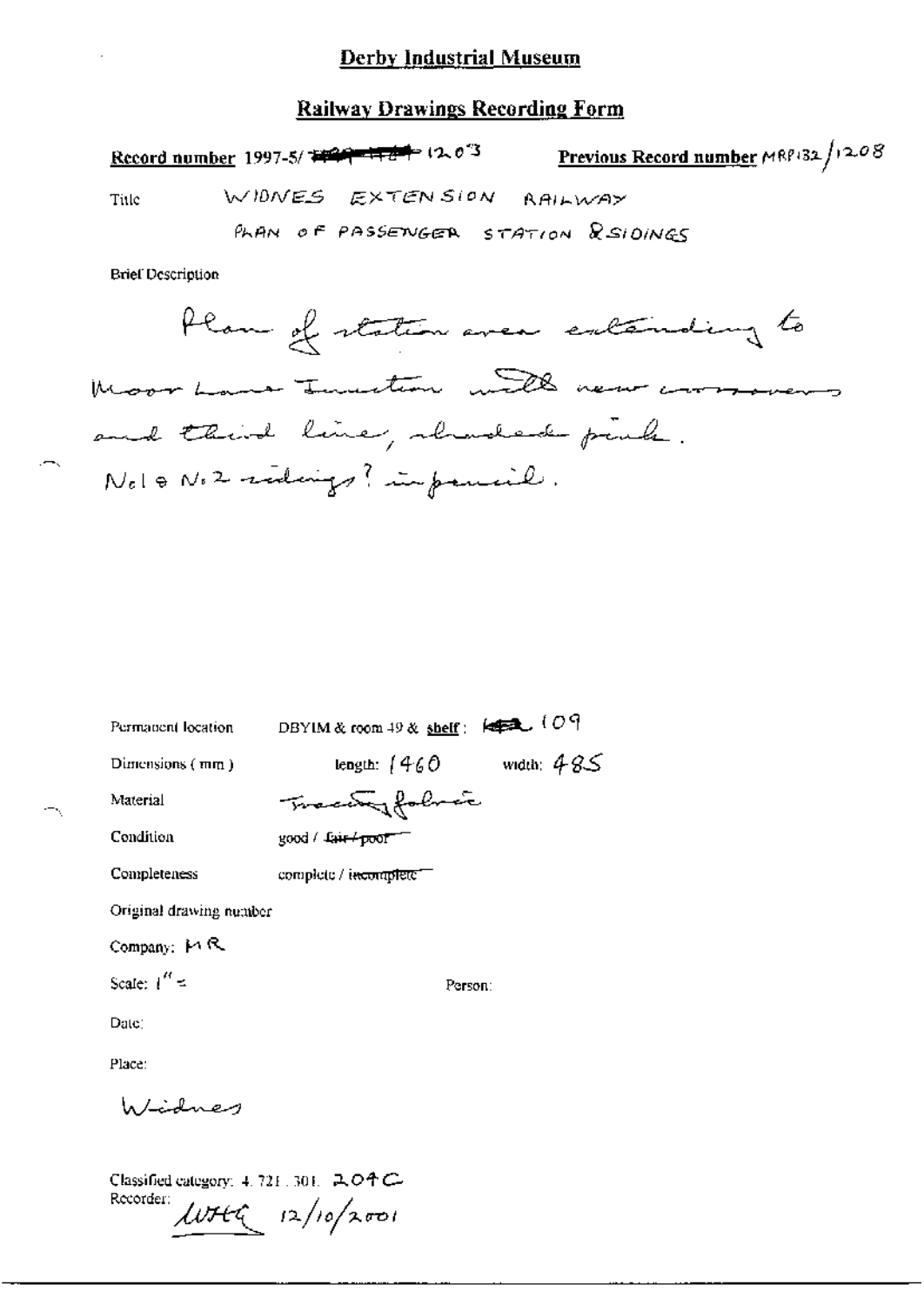# **Railway Drawings Recording Form**

Record number 1997-5/ 1056

Previous Record number 4 RP132/1186

Title

WIDNES RAILWAYS

TAN-HOUSE LANE FOOTBRIDGE

**Brief Description** 

Clevations & section of ironwork,<br>("= 1000), for two track footbridge

Permanent location

DBYIM & room 49 & shelf :  $\uparrow$  3  $\overline{7}$ 

length:  $\overline{770}$  width:  $575$ 

Person:

Dimensions (mm)

B Poper

Condition

Material

Completeness

good / fatt7poor complete / incomplete-

Original drawing number

Company MR

Scale:  $1'' = 4$  FEET

Date:

Place:

Fan Hause Lane

Classified category: 4, 721, 301, 2, 0 4 C-Recorder:

My 4/2/2000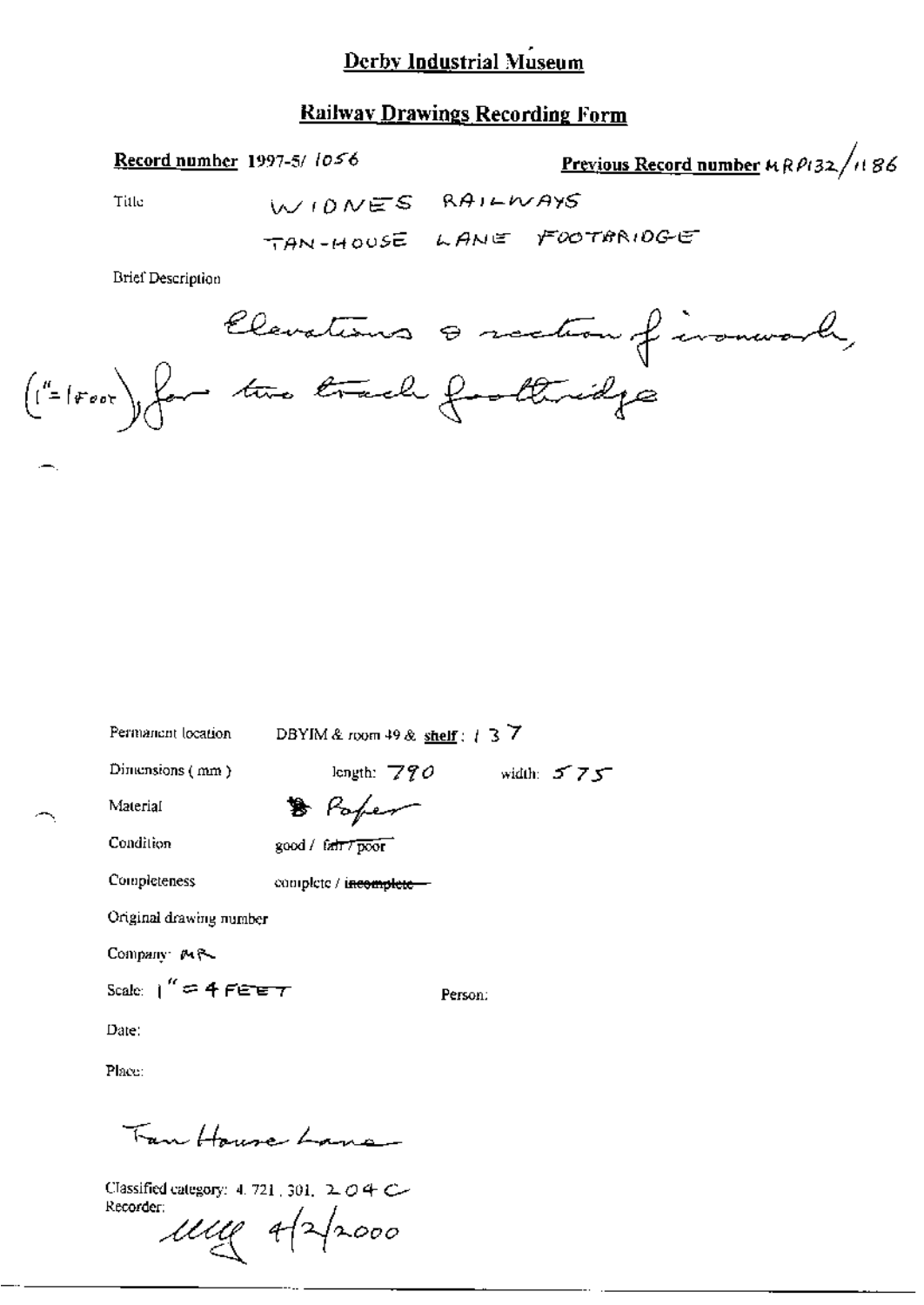## **Railway Drawings Recording Form**

Previous Record number MRP132/675 Record number 1997-5/ $600$ WEST WIDNES Title RAILWAY WORKING PLAN **Brief Description** Plan alsowing prospored rocke from Hought green Junetion to handle to bettom from Works wie Moor Lane Junction, LAWROCLC Parish of Present, Township of Ailton, Widnes Parish of Carldwell, Township of Halewood. The Homowolk Many Stapleton Bretherton.<br>Neargrande Rothwell. Thomas Rolinson<br>Thomas & Woodruff. Traslees of late John Hutchinson<br>Heins of ? Retter Esp. The Ditton Brook From Co Ltd. The Widnes and Ditton hand Company Ltt. DBYIM & room 49 & shelf  $87$ Permanent location length:  $2640$  width:  $935$ Dimensions (mm) Tracing fabric Material Condition good / fair / poor Completeness complete / incomplete Original drawing number Company:  $MR$ Scale:  $\int_{0}^{H} = 2 \cosh A \cos S$ Person:  $2$  May 1879 Date: Place. Infidues

Classified category: 4, 721, 301, 4899 2, 04 C Recorder:  $11444$  11/2/1998